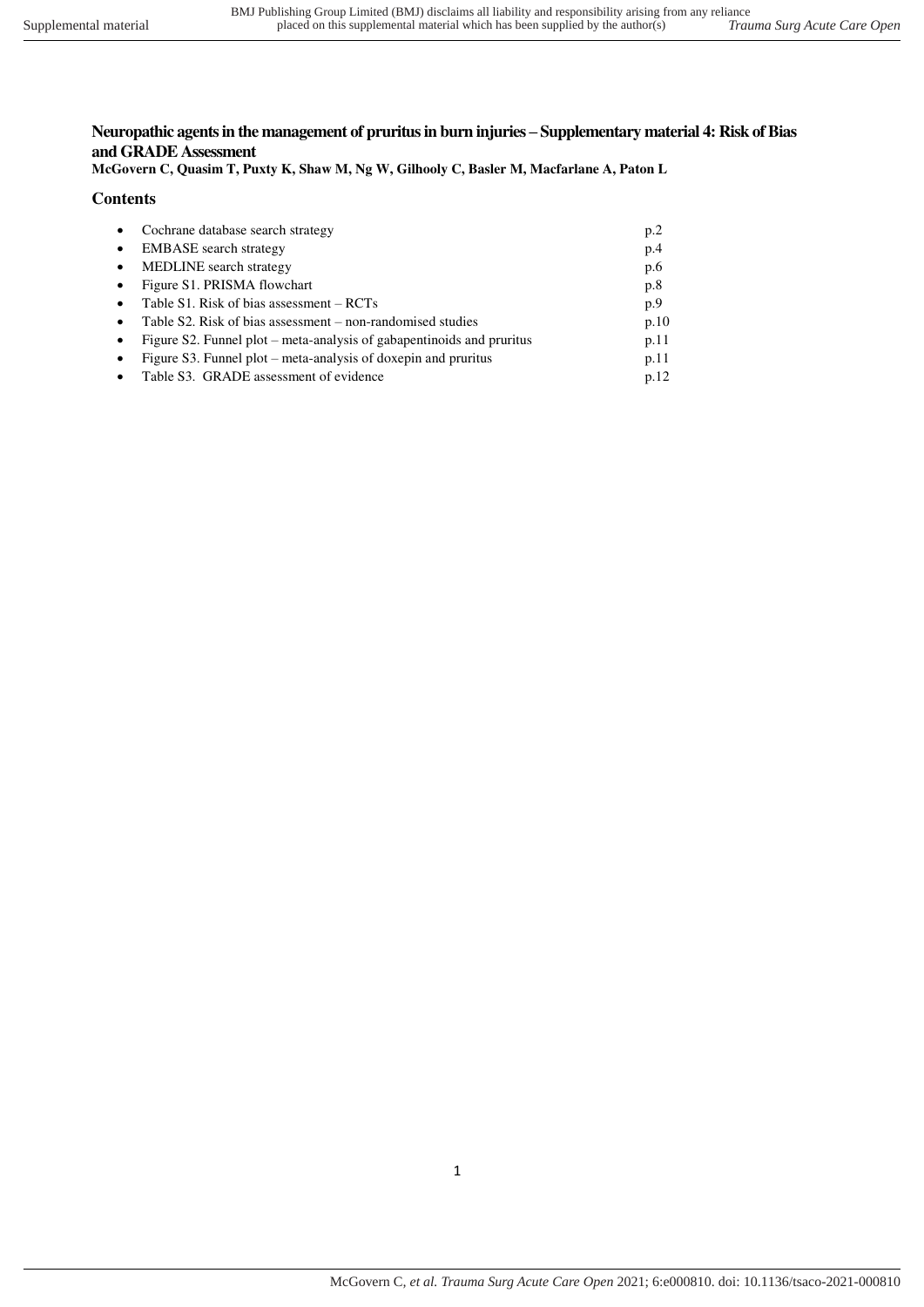- Cochrane Database Search Strategy
- Date Run: 07/01/2020 14:23:05
- #1 (burn):ti,ab,kw 3694
- #2 MeSH descriptor: [Burns] explode all trees 1620
- #3 (thermal inj\*):ti,ab,kw 962
- #4 {or #1-#3} 4935
- #5 MeSH descriptor: [Pain] explode all trees 45940
- #6 (pain):ti,ab,kw 165847
- #7 MeSH descriptor: [Chronic Pain] explode all trees 2044
- #8 MeSH descriptor: [Neuralgia] explode all trees 1500
- #9 (neuralgia):ti,ab,kw 2692
- #10 MeSH descriptor: [Neuralgia] explode all trees 1500
- #11 (neuralgia):ti,ab,kw 2692
- #12 MeSH descriptor: [Neuralgia] explode all trees 1500
- #13 (neuropathic):ti,ab,kw 3992
- #14 MeSH descriptor: [Pruritus] explode all trees 1448
- #15 (pruritis):ti,ab,kw 365
- #16 (itch):ti,ab,kw 1385
- #17 {or #5-#16} 174719
- #18 MeSH descriptor: [Anticonvulsants] explode all trees 2342
- #19 (anticonvuls\*):ti,ab,kw 4069
- #20 (antiepilept\*):ti,ab,kw 2725
- #21 MeSH descriptor: [Gabapentin] explode all trees763
- #22 (gabapentin\*):ti,ab,kw 2311
- #23 MeSH descriptor: [Pregabalin] explode all trees 698
- #24 (pregabalin):ti,ab,kw 1924
- #25 MeSH descriptor: [Carbamazepine] explode all trees 802
- #26 (carbamazepine):ti,ab,kw 2131
- #27 MeSH descriptor: [Oxcarbazepine] explode all trees 133
- #28 (oxcarbazepine):ti,ab,kw 500
- #29 MeSH descriptor: [Lamotrigine] explode all trees 421
- #30 (lamotrigine):ti,ab,kw 1255
- #31 MeSH descriptor: [Antidepressive Agents] explode all trees 5574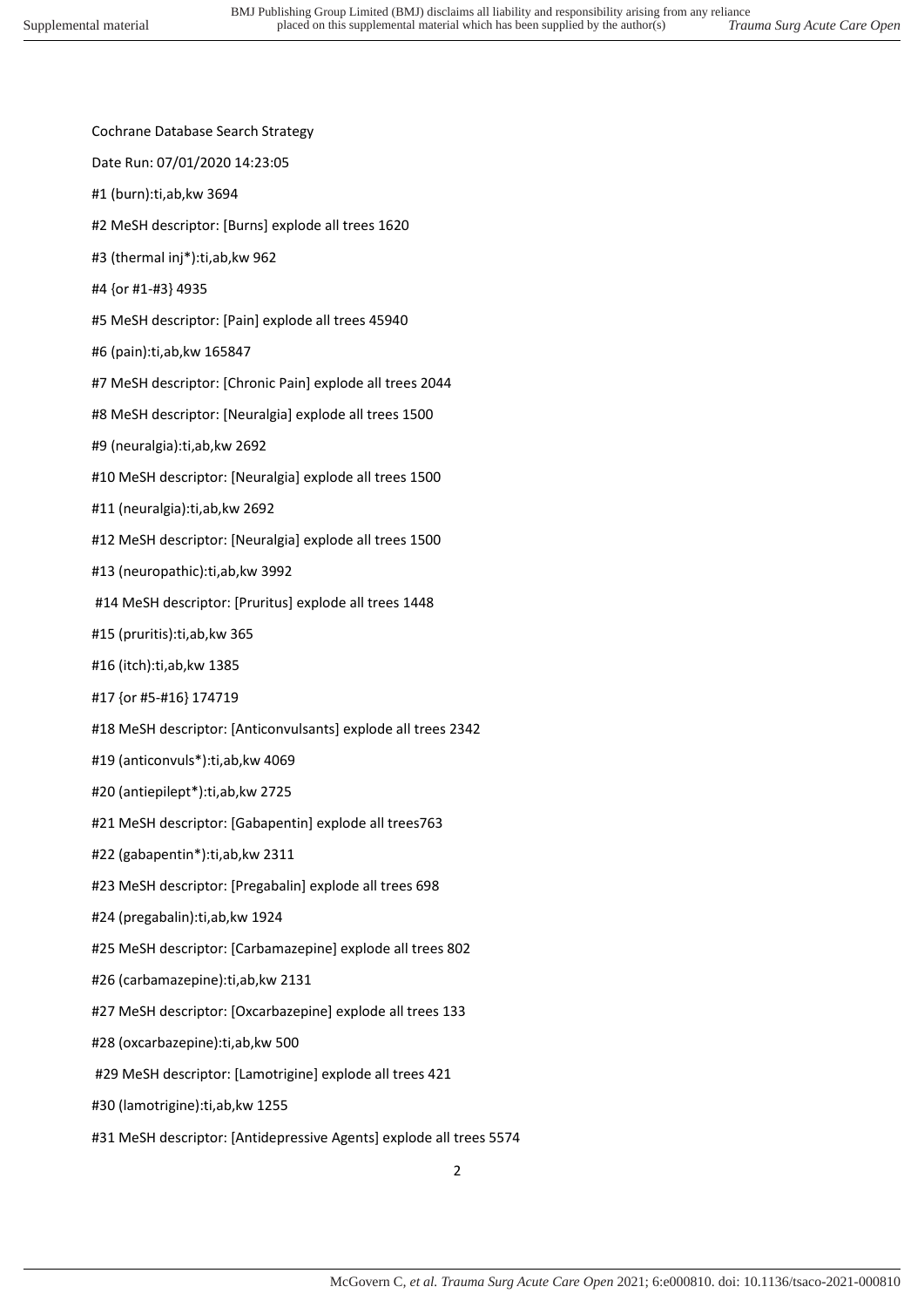- #32 (antidepress\*):ti,ab,kw 15527
- #33 MeSH descriptor: [Duloxetine Hydrochloride] explode all trees 445
- #34 (duloxetine):ti,ab,kw 1293
- #35 MeSH descriptor: [Amitriptyline] explode all trees 1159
- #36 (amitriptyline):ti,ab,kw 2549
- #37 MeSH descriptor: [Nortriptyline] explode all trees 435
- #38 (nortriptyline):ti,ab,kw 843
- #39 MeSH descriptor: [Venlafaxine Hydrochloride] explode all trees 625
- #40 (venlafaxine):ti,ab,kw 1798
- #41 MeSH descriptor: [Milnacipran] explode all trees 122
- #42 (milnacipran):ti,ab,kw 296
- #43 (serotonin NEAR inhibitor):ti,ab,kw 2558
- #44 MeSH descriptor: [Capsaicin] explode all trees 573
- #45 (capsaicin):ti,ab,kw 1246
- #46 MeSH descriptor: [Lidocaine] explode all trees 5568
- #47 (lidocaine):ti,ab,kw 11702
- #48 (lignocaine):ti,ab,kw 1624
- #49 MeSH descriptor: [Anesthesia] explode all trees 18751
- #50 MeSH descriptor: [Anesthesia, Local] explode all trees 2076
- #51 (anaesth\*):ti,ab,kw 24993
- #52 (anesth\*):ti,ab,kw 66849
- #53 MeSH descriptor: [Ketamine] explode all trees 1942
- #54 (neuropath\* NEAR drug):ti,ab,kw 2110
- #55 (neuropath\* NEAR agent):ti,ab,kw 47
- #56 {or #18-#55} 113368
- #57 #4 and #17 and #56 33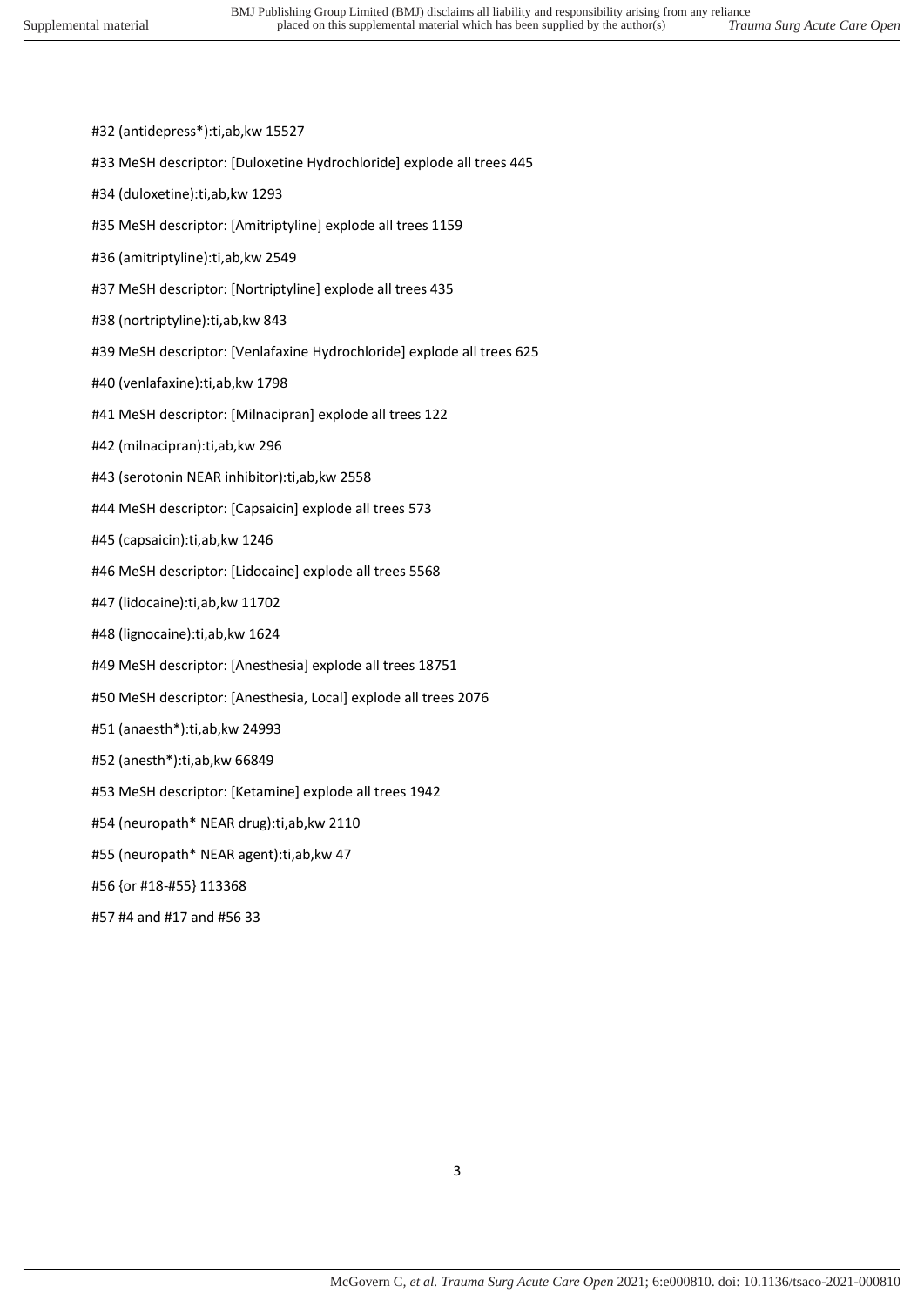## **EMBASE search strategy**

- 1. exp burn/
- 2. burn\*.tw.
- 3. exp thermal injury/
- 4. (thermal adj3 injur\*).tw.
- 5. 1 or 2 or 3 or 4
- 6. exp pain/
- 7. pain.tw.
- 8. exp chronic pain/
- 9. chronic pain.tw.
- 10. exp neuralgia/
- 11. neuralgia.tw.
- 12. exp neuropathic pain/
- 13. exp pruritus/
- 14. pruritis.tw.
- 15. itch\*.tw.
- 16. or/6-15
- 17. exp anticonvulsive agent/
- 18. anticonvuls\*.mp.
- 19. antiepilept\*.mp.
- 20. exp gabapentin/
- 21. gabapentin\*.mp.
- 22. exp pregabalin/
- 23. pregabalin.mp.
- 24. exp carbamazepine/
- 25. carbamazepine.mp.
- 26. exp oxcarbazepine/
- 27. Oxcarbazepine.mp.
- 28. exp lamotrigine/
- 29. lamotrigine.mp.
- 30. exp antidepressant agent/
- 31. antidepressant.mp.
- 32. exp duloxetine/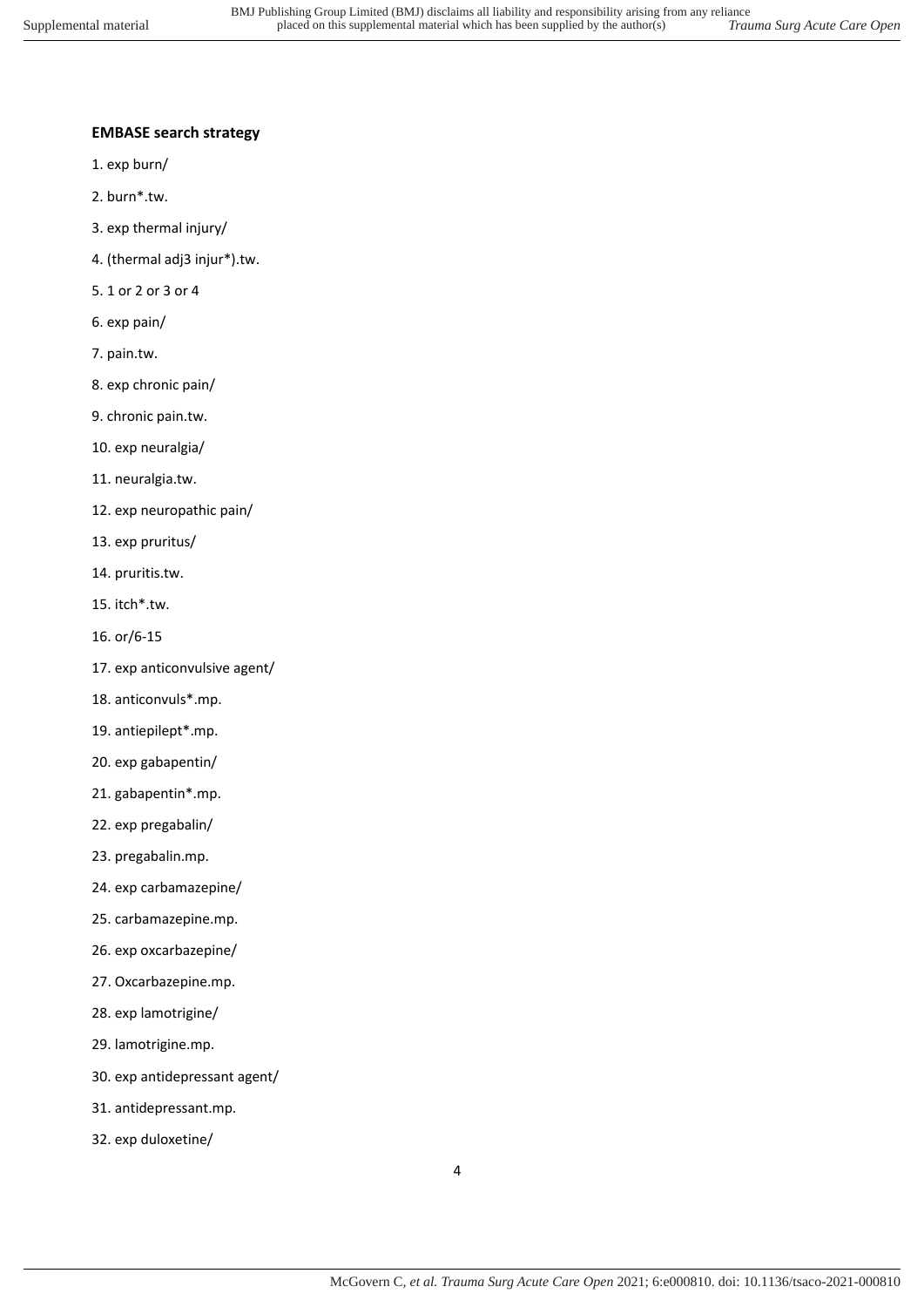- 33. duloxetine.mp.
- 34. exp amitriptyline/
- 35. amitriptyline.mp.
- 36. exp nortriptyline/
- 37. nortriptyline.mp.
- 38. exp venlafaxine/
- 39. venlafaxine.mp.
- 40. exp milnacipran/
- 41. Milnacipran.mp.
- 42. (serotonin adj5 inhibitor).mp.
- 43. exp capsaicin/
- 44. capsaicin.mp.
- 45. exp lidocaine/
- 46. lidocaine.mp.
- 47. lignocaine.mp.
- 48. exp regional anesthesia/
- 49. exp local anesthesia/
- 50. anaesth\*.mp.
- 51. anesth\*.mp.
- 52. exp ketamine/
- 53. ketamine.mp.
- 54. (neuropath\* adj3 drug).mp.
- 55. (neuropath\* adj3 agent).mp.
- 56. or/17-55
- 57. 5 and 16 and 56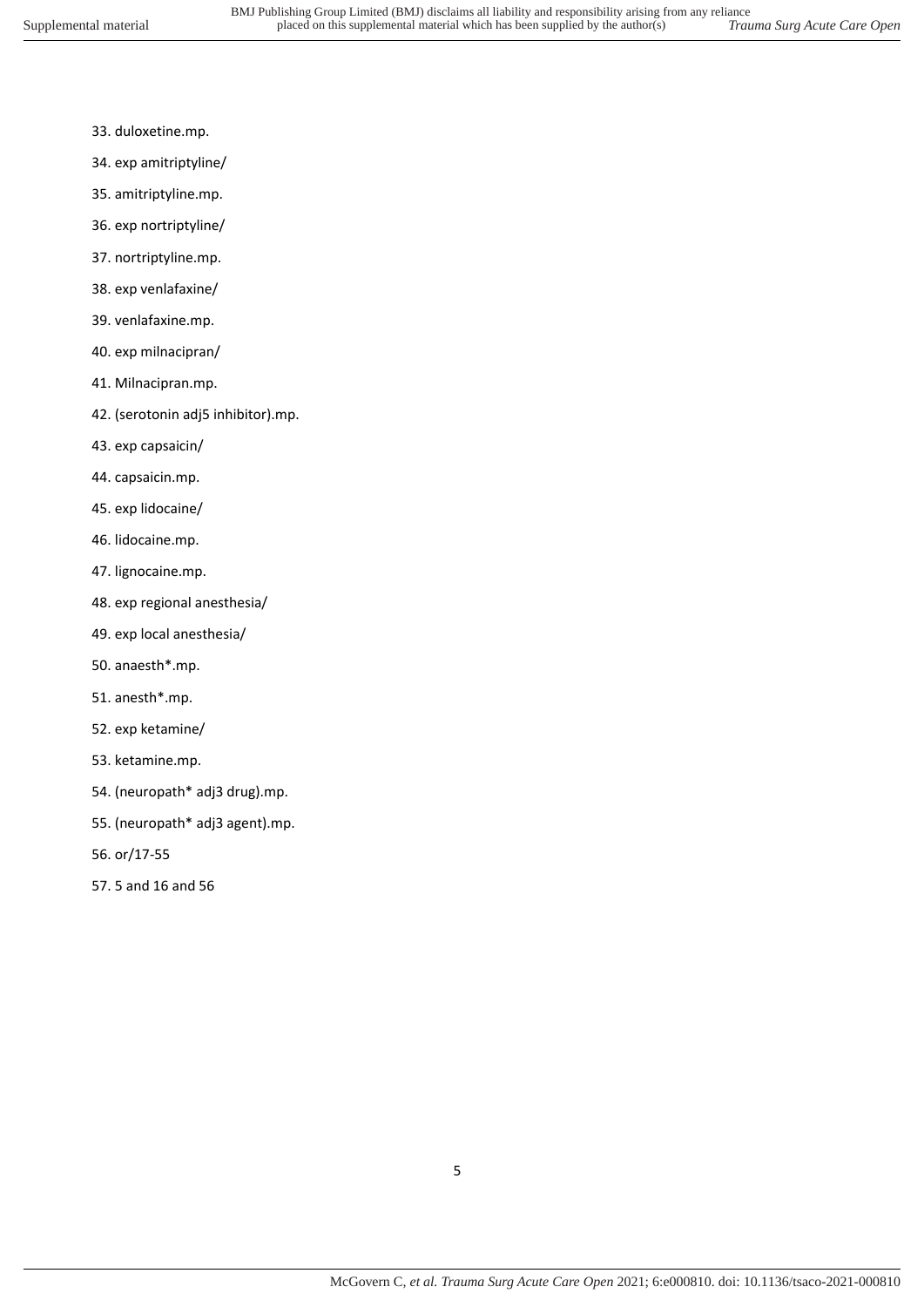## **MEDLINE search strategy**

- 1. exp burn/
- 2. burn\*.tw.
- 3. (thermal adj3 injur\*).tw.
- 4. 1 or 2 or 3
- 5. exp pain/
- 6. pain.tw.
- 7. exp chronic pain/
- 8. chronic pain.tw.
- 9. exp neuralgia/
- 10. neuralgia.tw.
- 11. exp neuropathic pain/
- 12. exp pruritus/
- 13. pruritis.tw.
- 14. itch\*.tw.
- 15. or/5-14
- 16. exp anticonvulsive agent/
- 17. anticonvuls\*.mp.
- 18. antiepilept\*.mp.
- 19. exp gabapentin/
- 20. gabapentin\*.mp.
- 21. exp pregabalin/
- 22. pregabalin.mp.
- 23. exp carbamazepine/
- 24. carbamazepine.mp.
- 25. exp oxcarbazepine/
- 26. Oxcarbazepine.mp.
- 27. exp lamotrigine/
- 28. lamotrigine.mp.
- 29. antidepressant.mp.
- 30. exp duloxetine/
- 31. duloxetine.mp.
- 32. exp amitriptyline/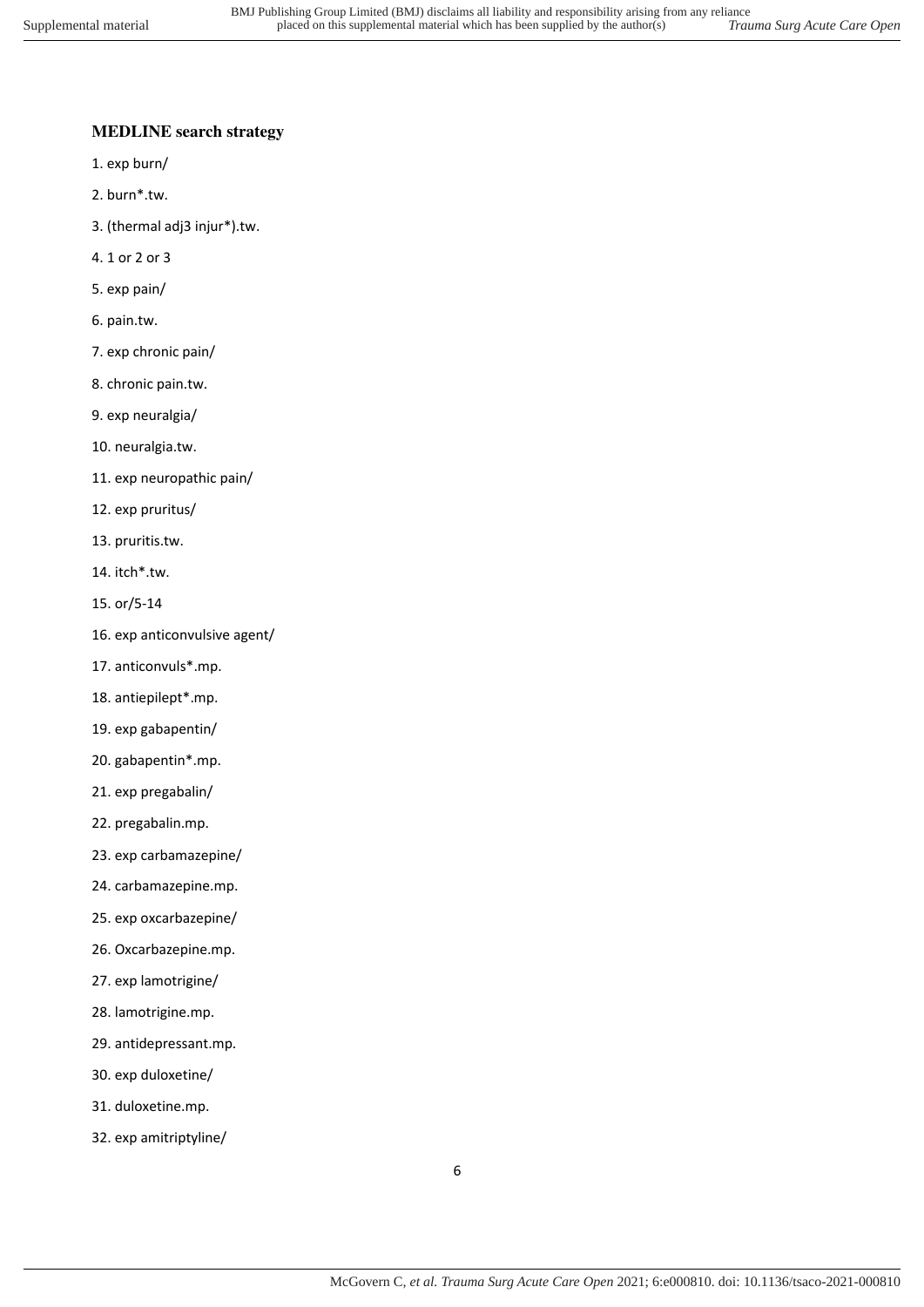- 33. amitriptyline.mp.
- 34. exp nortriptyline/
- 35. nortriptyline.mp.
- 36. exp venlafaxine
- 37. venlafaxine.mp.
- 38. exp milnacipran/
- 39. Milnacipran.mp.
- 40. (serotonin adj5 inhibitor).mp.
- 41. exp capsaicin/
- 42. capsaicin.mp.
- 43. exp lidocaine/
- 44. lidocaine.mp.
- 45. lignocaine.mp.
- 46. exp regional anesthesia/
- 47. exp local anesthesia/
- 48. anaesth\*.mp.
- 49. anesth\*.mp.
- 50. exp ketamine/
- 51. ketamine.mp.
- 52. (neuropath\* adj3 drug).mp.
- 53. (neuropath\* adj3 agent).mp.
- 54. exp Antidepressive Agents/
- 55. or/16-54
- 56. 4 and 15 and 55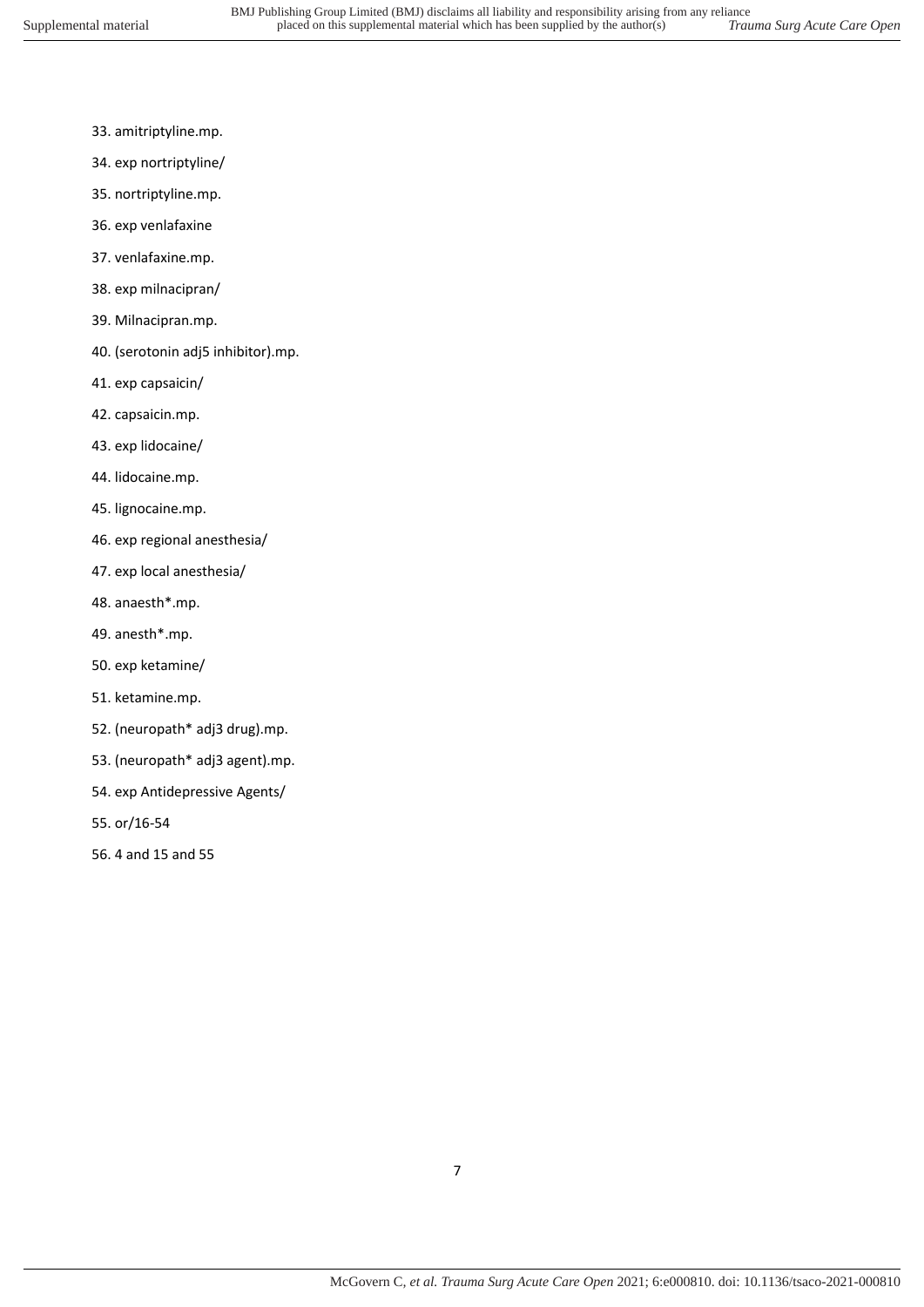

*Figure S1 PRISMA flowchart* 

8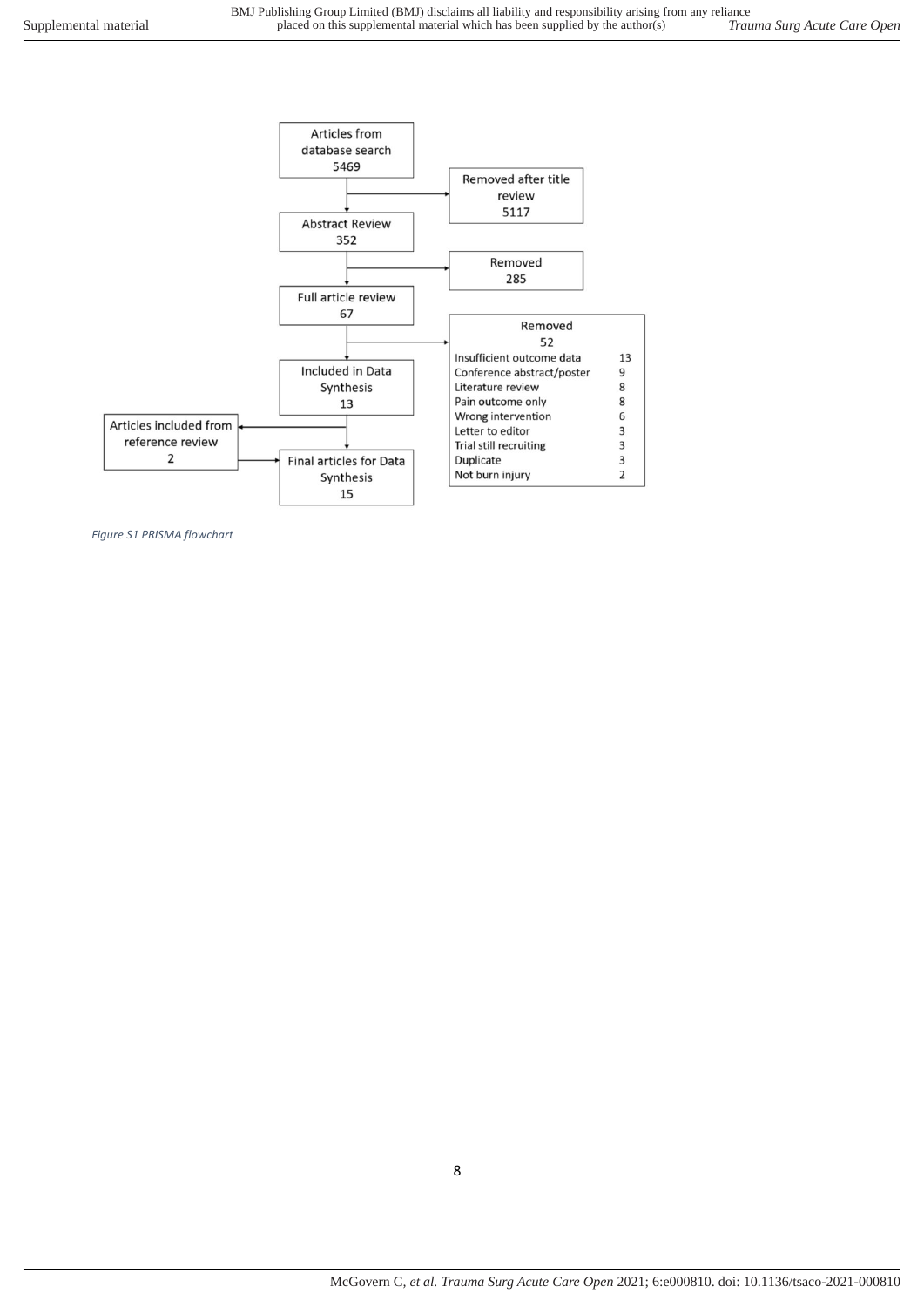| Paper   | <b>Randomisation</b><br><b>Process</b> | <b>Deviations</b><br>from<br>intended<br>intervention | <b>Missing</b><br>outcome<br>data | <b>Measurement</b><br>of the<br>Outcome | <b>Selection of</b><br><b>Reported</b><br><b>Results</b> | Overall      |
|---------|----------------------------------------|-------------------------------------------------------|-----------------------------------|-----------------------------------------|----------------------------------------------------------|--------------|
| Ahuja   |                                        |                                                       |                                   |                                         |                                                          |              |
| 2011    | Low                                    | Some concern                                          | Low                               | Some concern                            | Some concern                                             | Some concern |
| Ahuja   |                                        |                                                       | Some                              |                                         |                                                          |              |
| 2013    | Low                                    | Some concern                                          | concern                           | Some concern                            | Low                                                      | Some concern |
| Demling |                                        |                                                       |                                   |                                         |                                                          |              |
| 2002    | Some concern                           | High risk                                             | Low                               | High risk                               | Low                                                      | High risk    |
| Demling |                                        |                                                       |                                   |                                         |                                                          |              |
| 2003    | Some concern                           | High risk                                             | Low                               | High risk                               | low                                                      | High risk    |
| Gray    |                                        |                                                       |                                   |                                         |                                                          |              |
| 2011    | Low                                    | Low                                                   | Low                               | Low                                     | Low                                                      | Low          |
| Jones   |                                        |                                                       | Some                              |                                         |                                                          |              |
| 2019    | Some concern                           | Low                                                   | concern                           | Low                                     | Low                                                      | Some concern |
| Kwa     |                                        |                                                       | Some                              |                                         |                                                          |              |
| 2019    | Low                                    | Low                                                   | concern                           | Low                                     | Low                                                      | Some concern |
| Kwa     |                                        |                                                       |                                   |                                         |                                                          |              |
| 2020    | Low                                    | Low                                                   | Low                               | Low                                     | Low                                                      | Low          |
| Zheng   |                                        |                                                       |                                   |                                         |                                                          |              |
| 2015    | Some concern                           | Some concern                                          | Low                               | Low                                     | Low                                                      | Some concern |

Table S1. Risk of Bias assessment using the RoB2 (Cochrane risk of bias tool) for randomised control trials.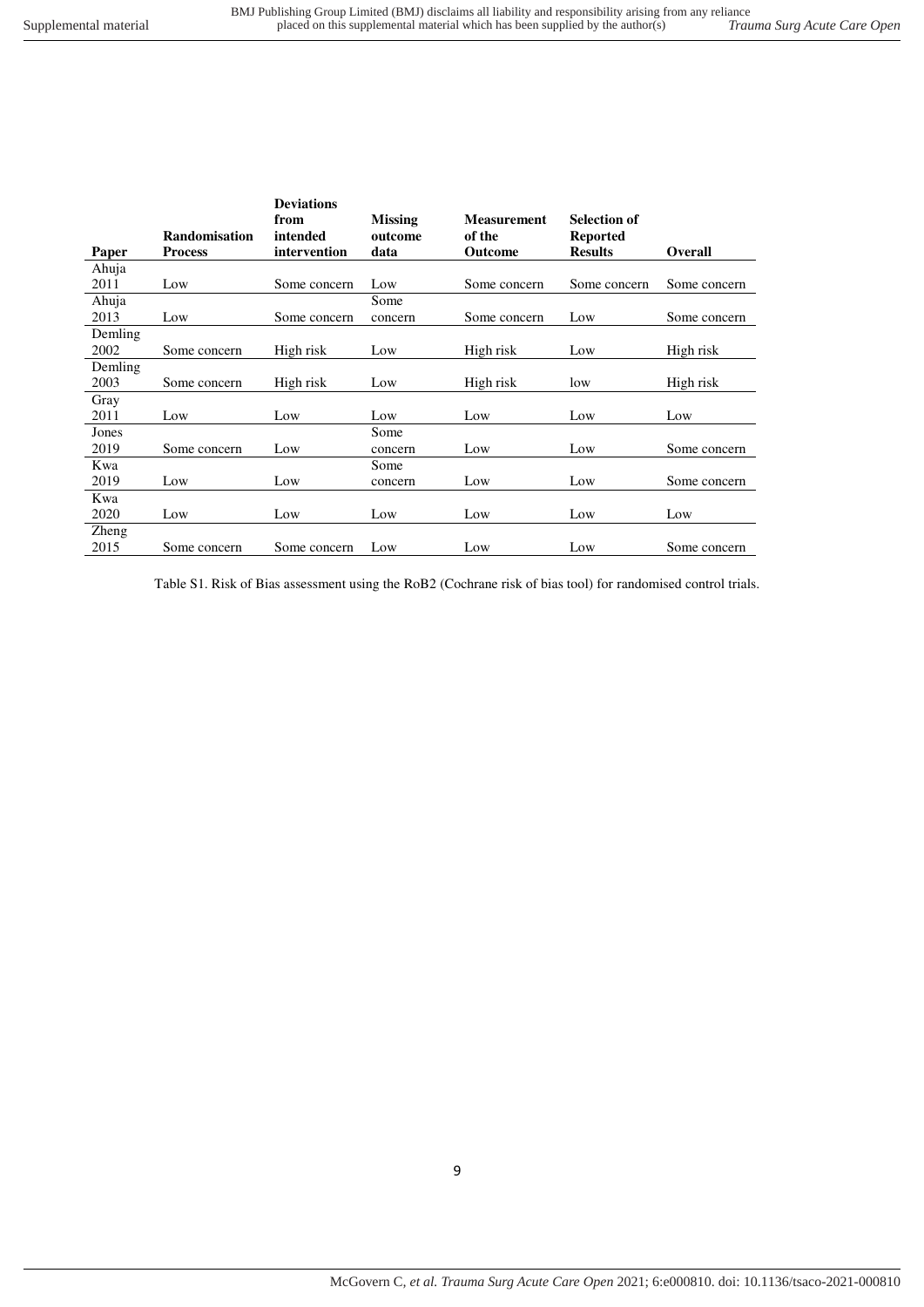| Trauma Surg Acute Care Open |  |
|-----------------------------|--|
|-----------------------------|--|

|                        | Confound | <b>Patient</b>   | <b>Classificatio</b><br>n of | <b>Deviations</b><br>from<br>Interventio | <b>Missin</b> | <b>Measurement</b> | <b>Selection</b><br>of<br><b>Reported</b> |                |
|------------------------|----------|------------------|------------------------------|------------------------------------------|---------------|--------------------|-------------------------------------------|----------------|
| Paper                  | -ing     | <b>Selection</b> | <b>Intervention</b>          | $\mathbf n$                              | g Data        | of Outcome         | <b>Results</b>                            | <b>Overall</b> |
| Goutos 2010            | Low      | Moderate         | Low                          | Low                                      | Low           | Serious            | Moderate                                  | Serious        |
| <b>Kaul 2018</b>       | Low      | Moderate         | Low                          | Low                                      | Low           | Serious            | Low                                       | <b>Serious</b> |
| Kneib 2019             | Low      | Low              | Low                          | Low                                      | Low           | Low                | Low                                       | Low            |
| Kopecky 2001           | Low      | Moderate         | Low                          | Low                                      | Low           | Serious            | Low                                       | Serious        |
| Mendham<br>2004        | Low      | Low              | Low                          | Low                                      | Low           | Serious            | Serious                                   | Serious        |
| Nieuwendijk<br>2018    | Moderate | Moderate         | Moderate                     | Moderate                                 | Low           | Low                | Moderate                                  | Moderate       |
| Orellana Silva<br>2013 | Moderate | Low              | Low                          | Low                                      | Low           | Moderate           | Low                                       | Moderate       |
| Zachariah<br>2012      | Moderate | Low              | Low                          | Low                                      | Low           | Moderate           | Moderate                                  | Moderate       |

Table S2. Risk of bias assessment using ROBINS-I tool for non-randomised studies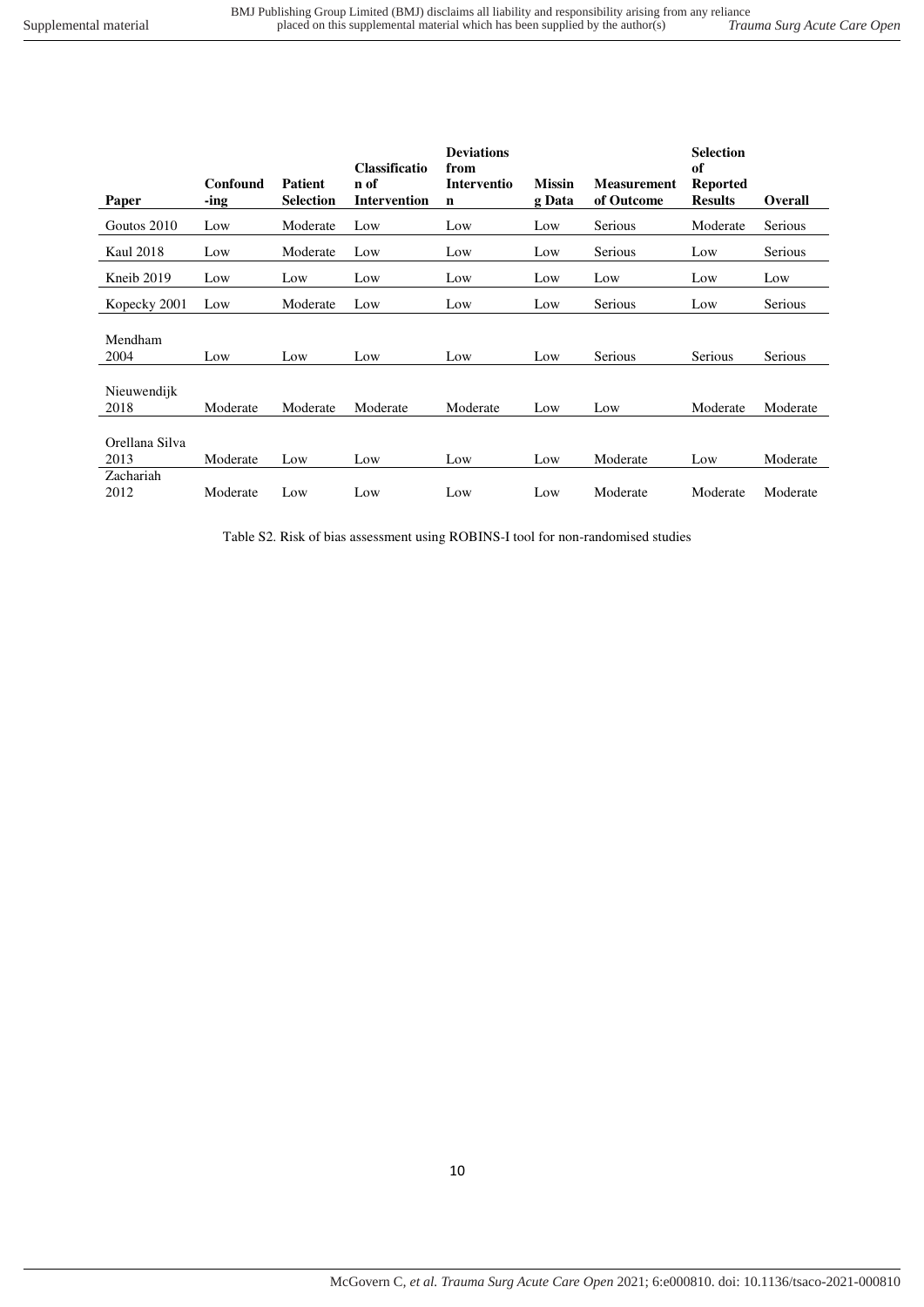

Figure S2. Funnel plot of trials included in meta-analysis of gabapentinoids for management of pruritus



Figure S3. Funnel plot of trials included in meta-analysis of doxepin for management of pruritus